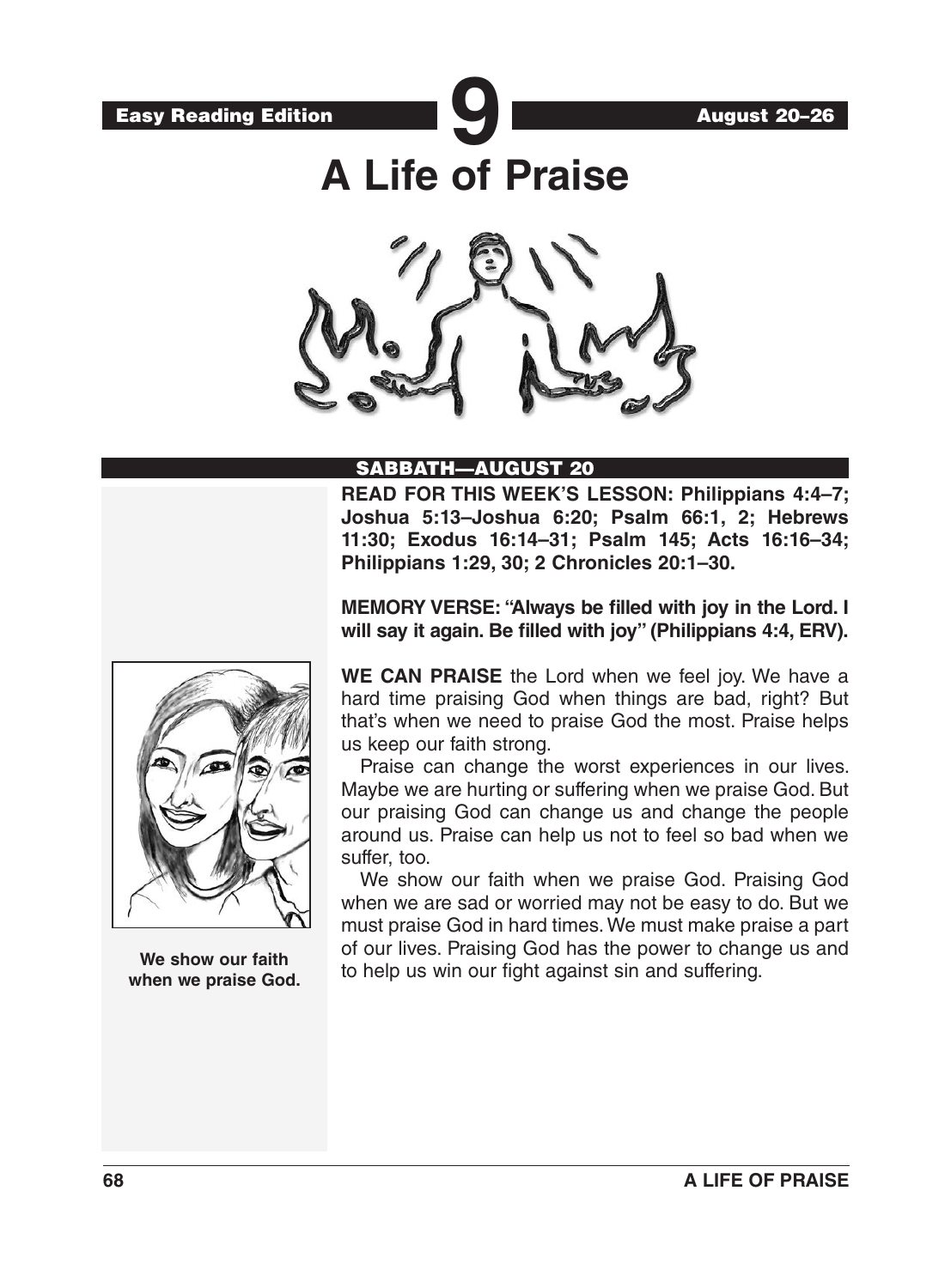## SUNDAY—AUGUST 21 Lesson 9

# **WHY WE SHOULD PRAISE GOD (Philippians 4:4–7)**

The famous Russian writer Fyodor Dostoevsky was in prison waiting for punishment. His punishment was death. But at the last minute, Dostoevsky's punishment was changed. He was allowed to live. He spent many years in prison after that. Later, Dostoevsky wrote about his years in prison: "Never give up hope. Everyone else around you may stop believing that they will be free. You may be the only one left with any faith. But you must not stop believing. Praise God when you are lonely."

In these lessons, we already saw how Paul suffered many painful experiences and hard times. People hurt him and threw him in prison. But Paul was not sad at all. He wrote letters to encourage the believers in Philippi!

## **What does Paul write about in Philippians 4:4–7? How can Paul write about these wonderful things when he is in prison? How do we get "God's peace" that Paul talks about in these verses?**

Feeling happy is hard when sad things happen. But Paul encourages us to feel joy always. That may feel a little strange to do at times. So, what does it really mean to praise God always? If we believe Paul, then we must do two things:

(1) We must praise God both in good times and in bad times. (2) We must learn to praise God at times that we do not want to praise Him at all.

Paul asks us to praise God when we feel we don't have any good reason to praise Him. What should we do when we don't know what will happen next? Praise God more. In other words, we show our faith when we praise God. Faith is not about how we feel. We have faith because we believe in Bible truth about God. In the same way, praise also is not about how good we feel. We praise God because we accept Bible truth about God. We trust in God's promises, too. Faith and praise show that we trust in God. Trust in God helps improve our thoughts, feelings, and lives.

**What is the Bible truth about God in Philippians 4:4– 7? Make your own list of Bible truths about God. Praise God for each Bible truth. How does your list change the way you feel about the difficult things in your life?**



**Faith is something we have because we believe in Bible truth about God.**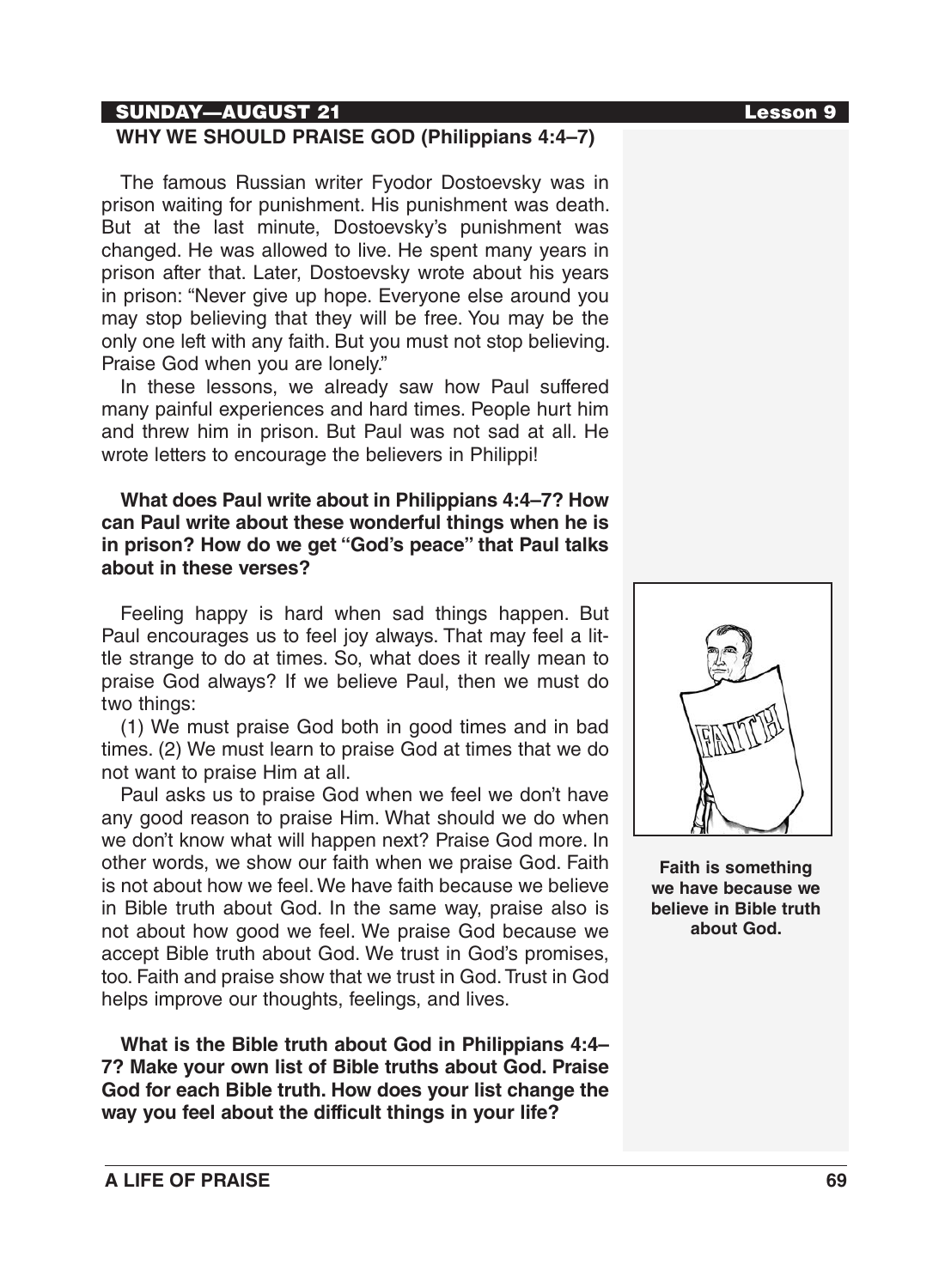### Lesson 9 MONDAY—AUGUST 22



**Sometimes our faith seems to "paint" us into a corner.**

# **PRAYING FOR WALLS TO FALL DOWN (Joshua 5:13–Joshua 6:20)**

There's a saying in English: "Don't paint yourself into a corner!" What does this saying really mean? Make a picture in your mind of a room. You paint the floor in the room. But after a while, you end up in a corner of the room. You are stuck because you don't want to walk over the fresh paint. So, you must wait until the floor is dry!

Sometimes our faith seems to "paint" us into a corner. Troubles or hard times in life come. Then our faith "traps" us the same as the wet paint on the floor. We look at our problems and must make a choice. We can reject God, faith, and our beliefs. Or by faith we can believe in something that is not possible for anyone but God to do.

God brought the Israelites into a "corner" or a difficult test. The Israelites wandered for 40 years in the desert. After this time, God didn't lead His people to beautiful, empty meadows. God led His people to one of the strongest cities in the land. Then God commanded the Israelites to march around Jericho for six days. During their march, God commanded the Israelites not to say anything. So, they marched in silence for six days. On the seventh day, God told the Israelites to shout. God promised that their shouting, plus the trumpets, were going to cause the city's walls to fall.

### **Read Joshua 5:13–Joshua 6:20. What does God wish to teach the Israelites?**

Shouting will not cause the walls to fall. When God commands the Israelites to shout, He asks them to do the shouting that David writes about in Psalm 66: "Everything on earth, shout with joy to God! Praise his glorious [holy and beautiful] name! Honor him with songs of praise!" (Psalm 66:1, 2, ERV). This shouting was praise! The Israelites stared at the walls for six days. They knew that they had no chance of breaking those walls on their own. God broke down the walls when the Israelites praised Him.

**How does the story about the walls of Jericho help us understand the meaning of Hebrews 11:30? When God is about to do something new for us, He may bring us to a "Jericho." Why? He wants to teach us that we don't win in our own strength. Everything we need comes from God. We must praise Him. This act shows our faith.**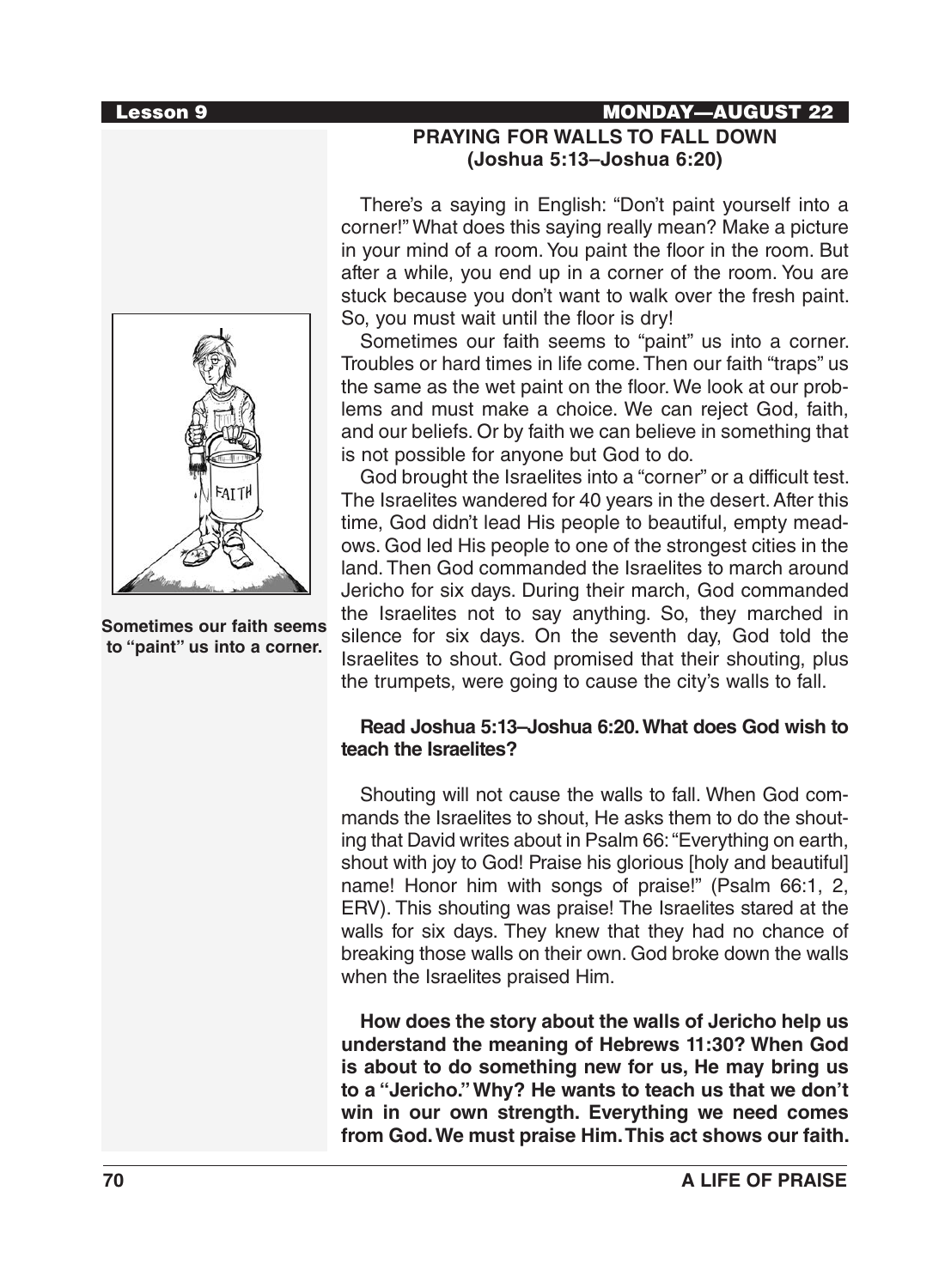# TUESDAY—AUGUST 23 Lesson 9

# **THE LIFE OF PRAISE (Exodus 16:14–31)**

We may think that praising God is hard to do in good times. So, how much more difficult is it to praise Him when times are hard? That is just what the Bible asks us to do. Praise is something that we can get better at. At first, praise may be hard work. But the more we do it, the more praise changes us. Soon, praise becomes a way of life.

**Read Psalm 145. What reasons does David give for praising God? In what ways should the words of Psalm 145 be your own?**

The famous British preacher Charles Haddon Spurgeon wrote a book named *The Practice of Praise*. The book is about Psalm 145:7. Spurgeon tells us three things we can do that can help us praise God better in our lives.

**1. Look around us.** If we don't look around us, we won't see God's glory and beauty in this life. Then we will have no reason to praise Him. What do you see in nature that gives you a good reason to praise God? What can you see in your spiritual life that gives you a reason to praise God? Maybe you see faith growing in the life of a young Christian?

**2. Remember what we have seen.** If we want to live a life of praise, we must remember our reasons for praising God. What are the wonderful things God did for you? What do you do to help yourself remember? Think about these things often. Then you will not forget God's love.

**3. Talk about the things God does for us.** Praise is not something we do only in our minds. We can praise God when we are alone. But praise is not only private. Praise is something we say about God to other people. What reasons can you think of to praise God? How will your praise of God change the lives of other people?

**Take a pen and some paper and spend some time writing and thinking about the three things that you can do to praise God. What can you do to make praising God a stronger habit in your life?**



**If we want to live a life of praise, we must remember our reasons for praising God.**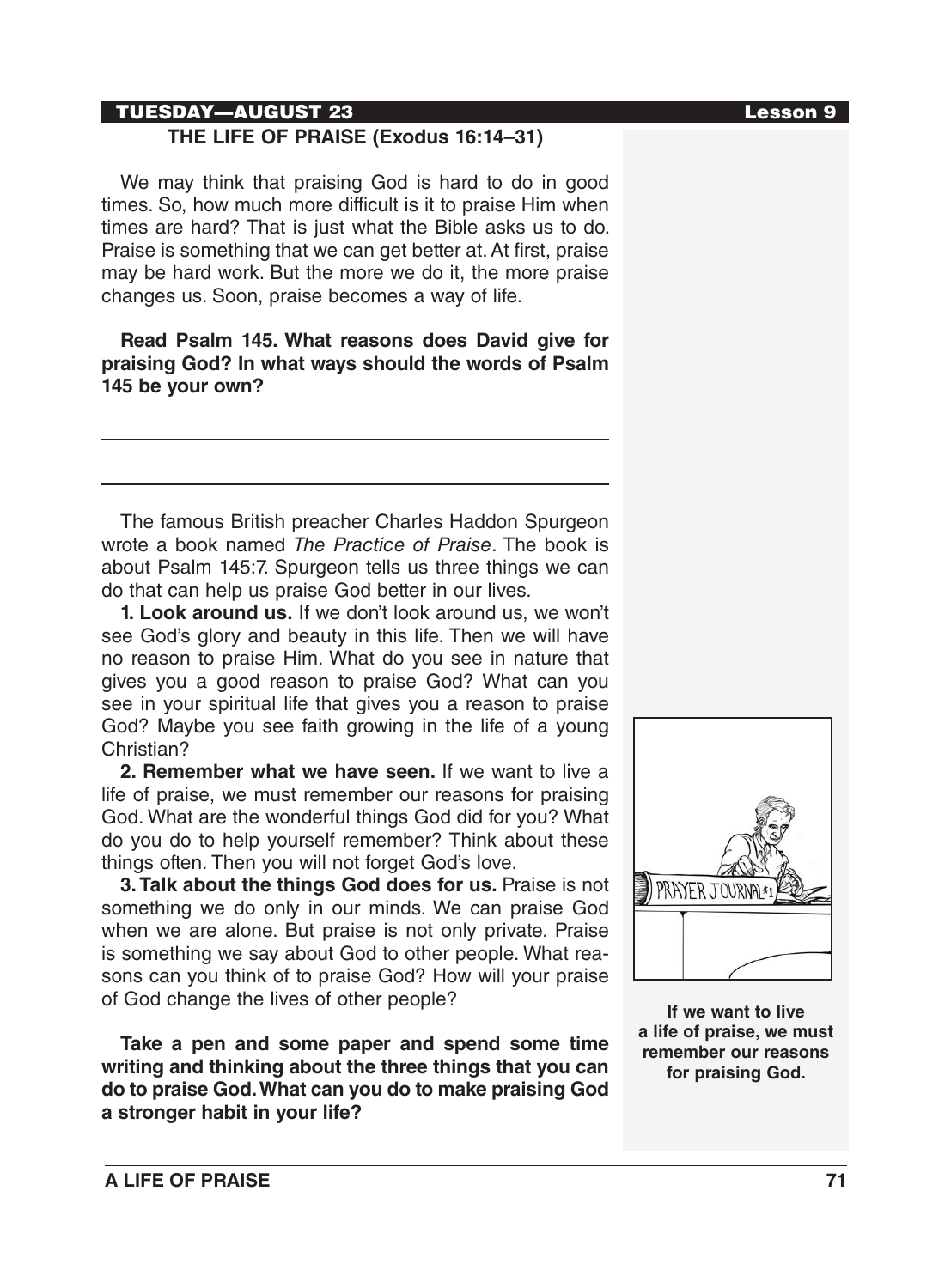**An earthquake opens the jails. But Paul, Silas, and the other prisoners do not try to escape.**

# Lesson 9 WEDNESDAY—AUGUST 24 **A POWERFUL SONG OF PRAISE (Acts 16:16–34)**

The book of Acts shows us that our praise can be a powerful force in the lives of other people. Read Acts 16:16–34. In this story, Paul and Silas are thrown into prison after they are beaten. No one is there to put medicine on the cuts on their backs. Paul and Silas are in terrible pain. Their feet are locked in wooden boards. Then the men are placed in a dark prison. Do Paul and Silas give up hope? No! They start to pray and sing.

Then an earthquake opens the jails. But Paul, Silas, and the other prisoners do not try to escape. The jailer is surprised that no one tried to run away. The jailer "fell down in front of Paul and Silas. Then he brought them outside and said, 'Men, what must I do to be saved?' " (Acts 16:29, 30, ERV).

**Why does the surprise cause the jailer to think about his need to be saved? Do you think that the other prisoners stayed because Paul and Silas sang and prayed? How do you think that the songs and prayers of Paul and Silas helped the jailer and his family to give their hearts to the Lord?**

You may be surprised to think that your praise can change the lives of the people around you. What if Paul and Silas sat in the dark prison and complained? Do you think anyone will be saved that night?

We don't know what happened to the jailer and his family. But try to make a picture of them in your mind reading the words that Paul wrote from another prison in Rome: "God has blessed you in ways that serve [give honor and praise to] Christ [Jesus]. He [God] allowed you to believe in Christ. But that is not all. He [God] has also given you the honor of suffering for Christ. Both of these [acts] bring glory to Christ. You saw the difficulties [problems] I had to face [fight against], and you hear that I am still having troubles. Now you must face them too" (Philippians 1:29, 30, ERV). For sure, if the jailer should read these words, his heart will be full of joy!

**Praise God more when you are around other people. You never know whose life you can change with your words and songs of praise to God.**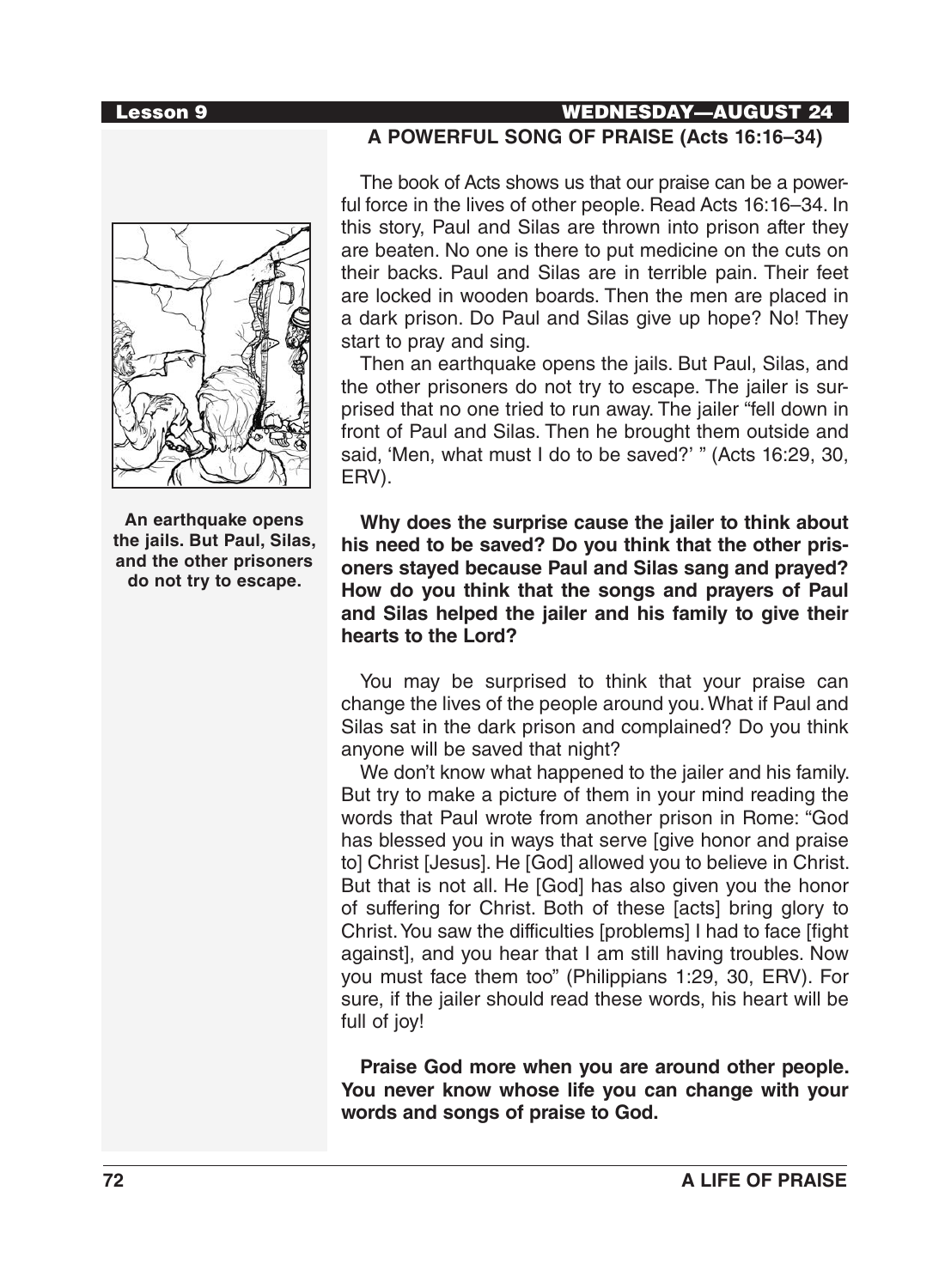# **THURSDAY—AUGUST 25 Lesson 9**

# **PRAISE IS A POWERFUL WEAPON (2 Chronicles 20:3–12)**

Read 2 Chronicles 20:1–30. In this story, King Jehoshaphat discovers that praise is a mighty weapon. The king learned that a big army is coming against him. But the king didn't go out right away to fight them. What did the king do? He "decided to ask the Lorp what to do" (2 Chronicles 20:3, ERV). Then the people of Judah came to Jerusalem for a fast. A fast is a time when people stop eating food for a little while for spiritual reasons. During the fast, King Jehoshaphat prays, "We don't have the strength to stop this large army that is coming against us. We don't know what to do! We are looking to you for help" (2 Chronicles 20:12, ERV).

## **When you see a "big army" coming your way, what do you do? Read Jehoshaphat's words in 2 Chronicles 20:3–12. What can you learn from Jehoshaphat about what to do when you are in trouble?**

The Holy Spirit filled Jahaziel with a special message from God. Then Jahaziel announced to King Jehoshaphat: " ' "You will not have to fight this battle. Just stand there and watch the Lorp save you. Judah and Jerusalem, don't be afraid. Don't worry, because the Lore is with you. So go out to stand against those people tomorrow" ' " (2 Chronicles 20:17, ERV). After Jahaziel's announcement, the people worshiped God and sang praises to Him (2 Chronicles 20:18, 19). Yes, God was going to fight for them. But the people also needed to march out and meet the enemy.

This march was not an ordinary march to war. Jehoshaphat commanded a choir to sing praises to God while the army marched out of the city. "As [when] they began to sing and to praise God, the Lonp set an ambush [trap] for the army from Ammon, Moab, and Mount Seir who had come to attack Judah. The enemy was defeated [destroyed]!" (2 Chronicles 20:22, ERV). The Bible tells us that God helped His people right at the time that they started to " 'give thanks to the Lord. For [because] His loving-kindness lasts [continues] forever' " (2 Chronicles 20:21, NLV).

**Read 2 Chronicles 20:1–30 again. What important rules can you find in these verses? How can praise help your spiritual life during suffering and stress?**



**King Jehoshaphat discovers that praise is a mighty weapon.**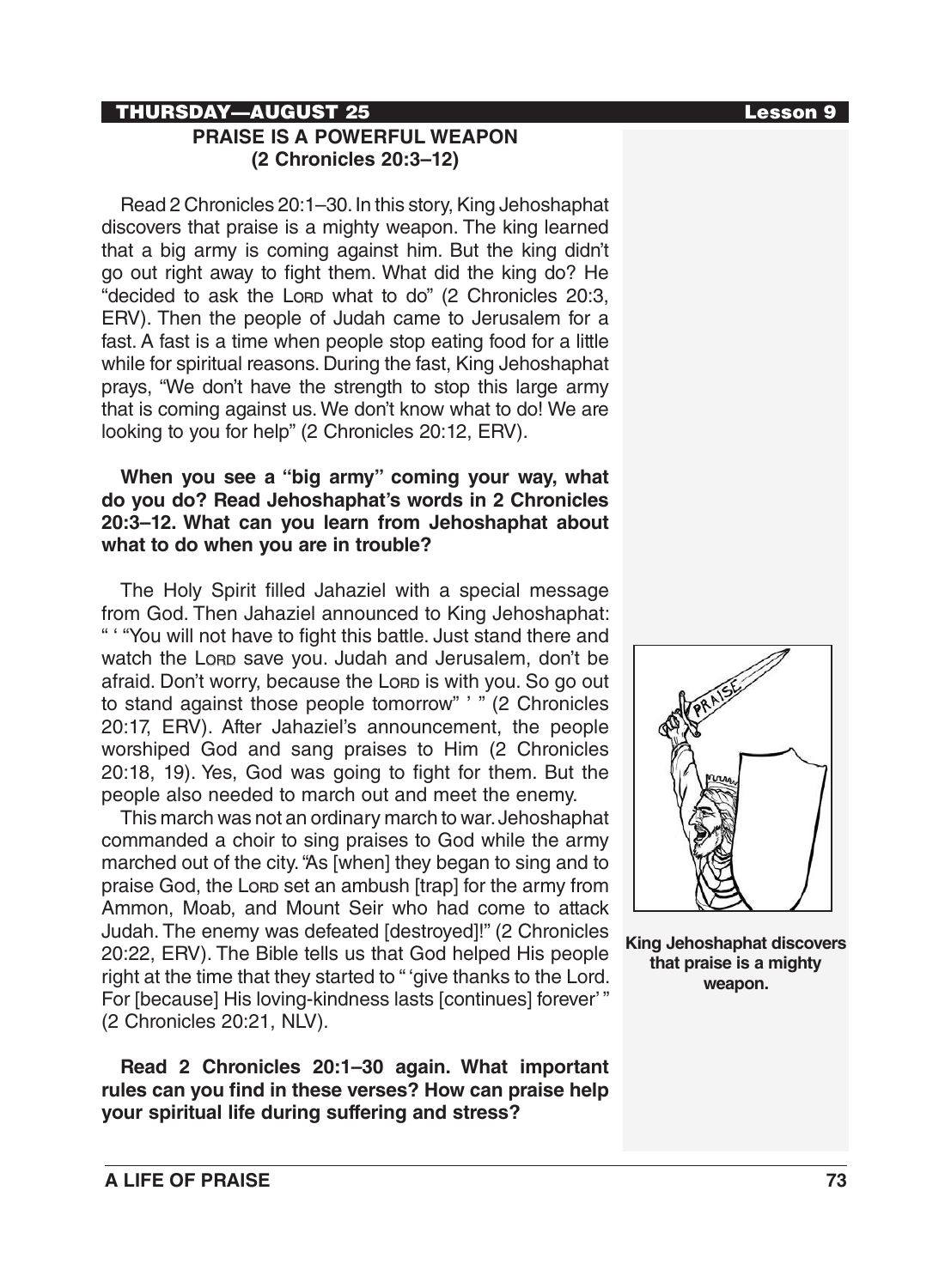### **Lesson 9 FRIDAY—AUGUST 26**



**"Will joy bring a sad spirit into your family? Of course not. Joy will bring a sunbeam."**

**ADDITIONAL THOUGHT:**Read Ellen G. White, "Jehoshaphat," pages 190–203, in *Prophets and Kings*; and "The Fall of Jericho," pages 487–498, in *Patriarchs and Prophets*.

"Let's teach our hearts and hands to praise God for His love. No one else can match God's love for us. Let's teach ourselves to be filled with hope. Let's learn to live in the light that shines from the cross of Calvary. We always must remember that we're children of heaven's King. We are sons and daughters of the Lord. He is the Leader of all the angels. For this reason, God gives us the gift of peace. We can trust in Him without any fear or worry."—Ellen G. White, *The Ministry of Healing*, page 253, adapted.

"I love and praise the Lord. I want you to give Him glory with me. Praise the Lord when you are sad. Praise Him when you fight against sin. Paul says, 'Always be filled with joy in the Lord. I will say it again. Be filled with joy' [Philippians 4:4, ERV]. Will joy bring a sad spirit into your family? Of course not. Joy will bring a sunbeam. In this way, you will collect rays of everlasting light from God's throne. You will share this light with other people around you. I encourage you to do this work. Share this light and life with other people around you. Try to make the lives of other people around you better. Lead them to God. Show them heaven and its glory. Help them to seek the riches that come from heaven. These riches will never rust, rot, fade, or fail. These riches continue forever."—Ellen G. White, *Testimonies for the Church*, volume 2, pages 593, 594.

# **DISCUSSION QUESTIONS:**

1 Why must we praise God together? How does your church praise God on the Sabbath? Does praise help you feel near God? If not, what can your church do to improve its experience?

2 What does it mean to praise God when you are sad? Or to praise Him when you fight against sin? How can praise help you in your fight?

**3** How has praise changed your life?

4 As a class, pick a psalm of praise to read. What does this psalm teach you about praise? How does it make your faith stronger?